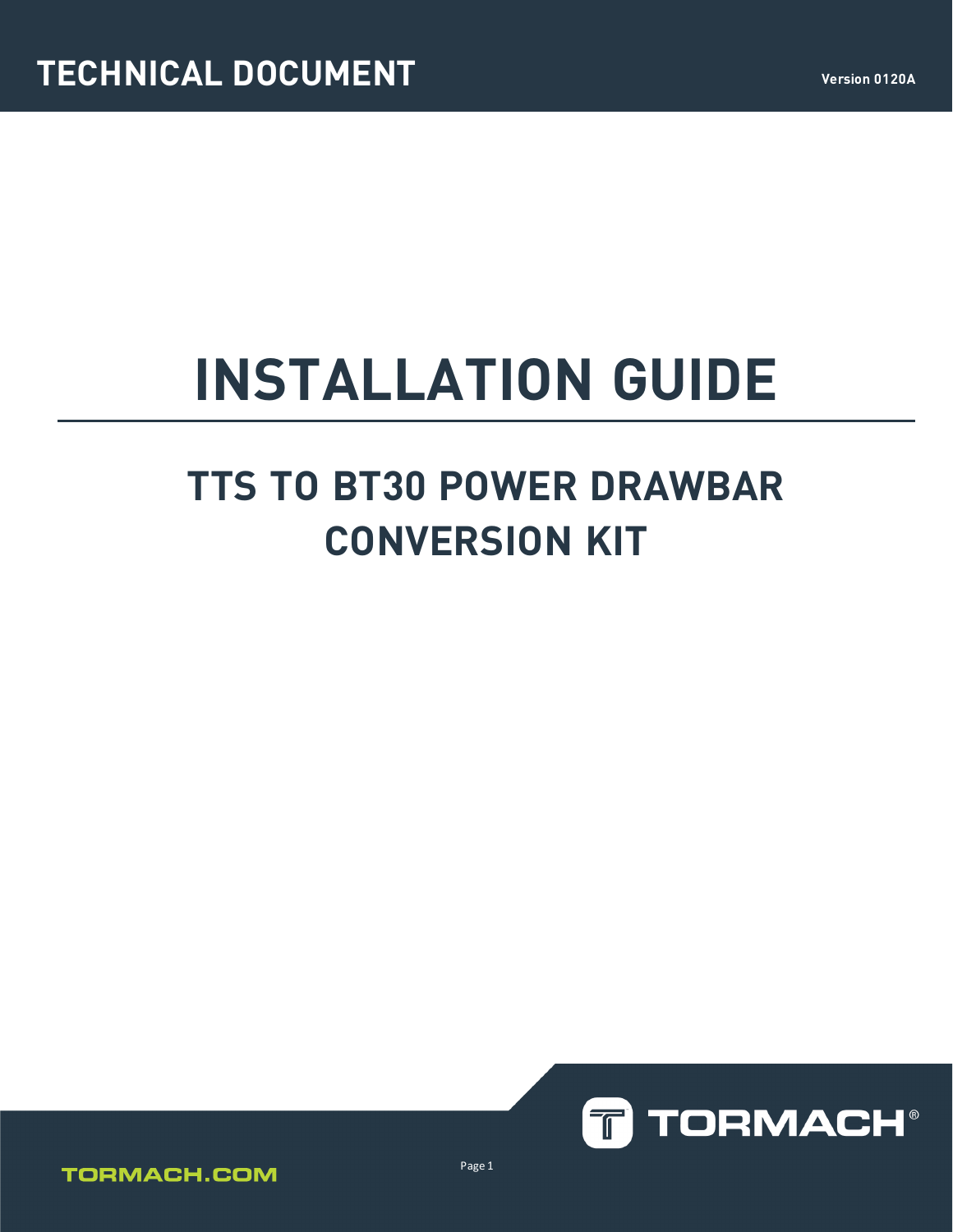### **TECHNICAL DOCUMENT**

#### **1.1 PURPOSE**

This document gives instructions on installing a TTS to BT30 Power Drawbar Conversion Kit.

#### **1.2 PRODUCT INFORMATION**

#### **Product:** TTS to BT30 Power Drawbar [Conversion](https://www.tormach.com/part/50474) Kit (PN 50474)

| <b>Quantity</b> | <b>Description</b>                                                   |
|-----------------|----------------------------------------------------------------------|
| 3               | BT30 Power Drawbar Standoff, M14 × 2 - 145<br>(PN 39710)             |
|                 | Nut, Jam, M16 $\times$ 1.5 (PN 50466)                                |
| 1               | Screw, Shoulder (10 mm Dia. - 30 mm), M8 $\times$ 1.25<br>(PN 50434) |
|                 | Spring, Power Drawbar Plate (PN 50435)                               |
|                 |                                                                      |

**Note:** If any items are missing, we can help. Email [support@tormach.com](mailto:support@tormach.com) to contact Tormach Technical Support for guidance on how to proceed.

#### **1.3 REQUIRED TOOLS**

This procedure requires the following tools. Collect them before you begin.

- 17 mm open-ended wrench
- Impact driver
- Metric hex wrench set